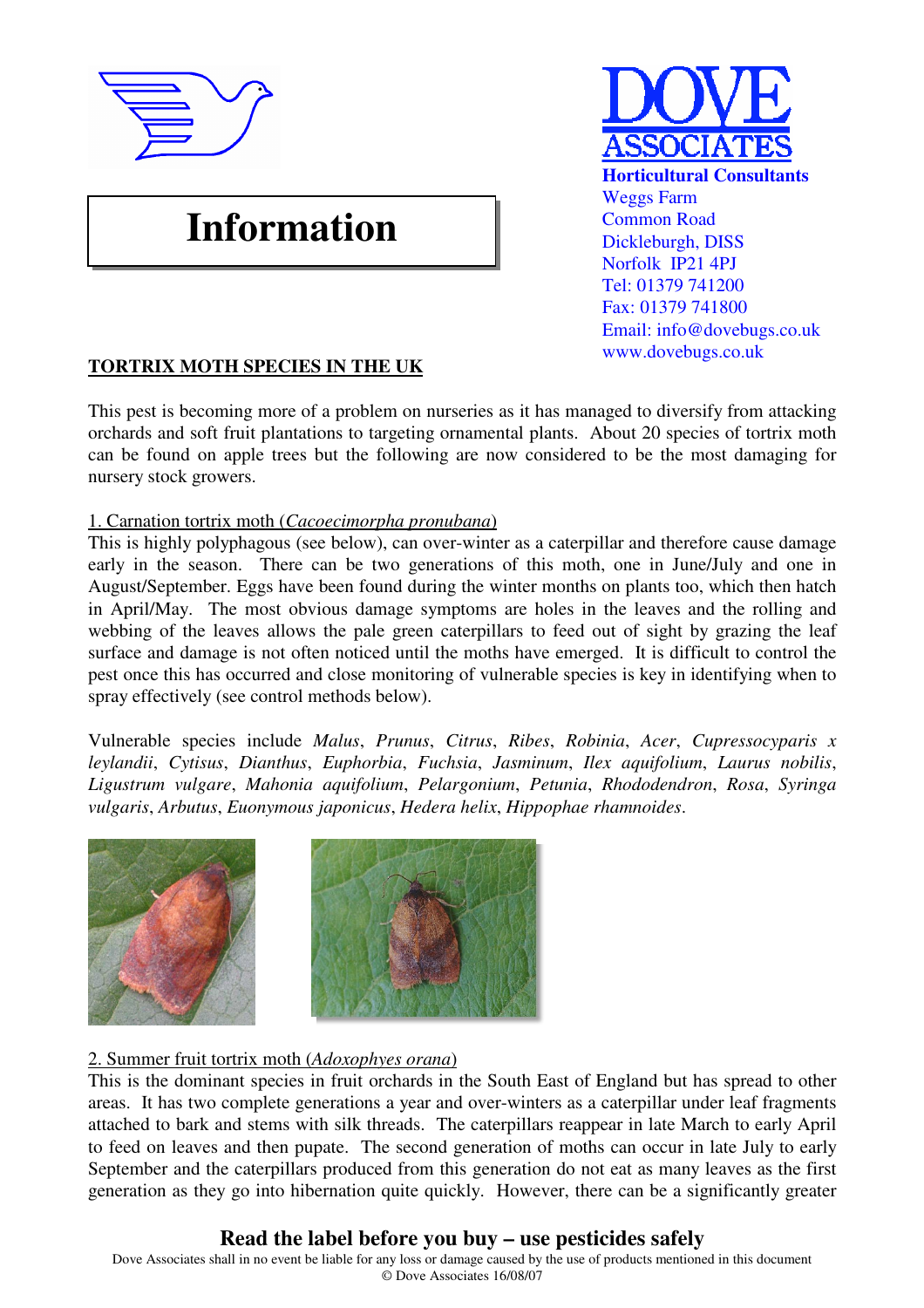amount around compared to the first generation, so controls need to be in place to reduce the number of pests coming out during the spring months.



3. Cyclamen tortrix moth (*Clepsis spectrana*) This is also known as straw-coloured tortrix moth and attacks plants from the Cyclamen family.





#### **Chemical control**

1. Nemolt (teflubenzuron) acts as a stomach poison, which then interferes with the moulting process, leading to death. Apply as soon as larvae are seen as it is more effective on young caterpillars.

2. Dimilin Flo (diflubenzuron) is in the same chemical group as Nemolt and must not be used in succession to avoid pest resistance. It has the same action as Nemolt and is also much more effective on young caterpillars.

3. Runner (methoxyfenozide) is a moulting accelerating compound which also controls codling moth and winter moth.

4. Insegar WG (fenoxycarb) is a growth inhibitor and acts in a similar way to Nemolt and Dimilin Flo. It controls summer fruit tortrix moth and codling moth.